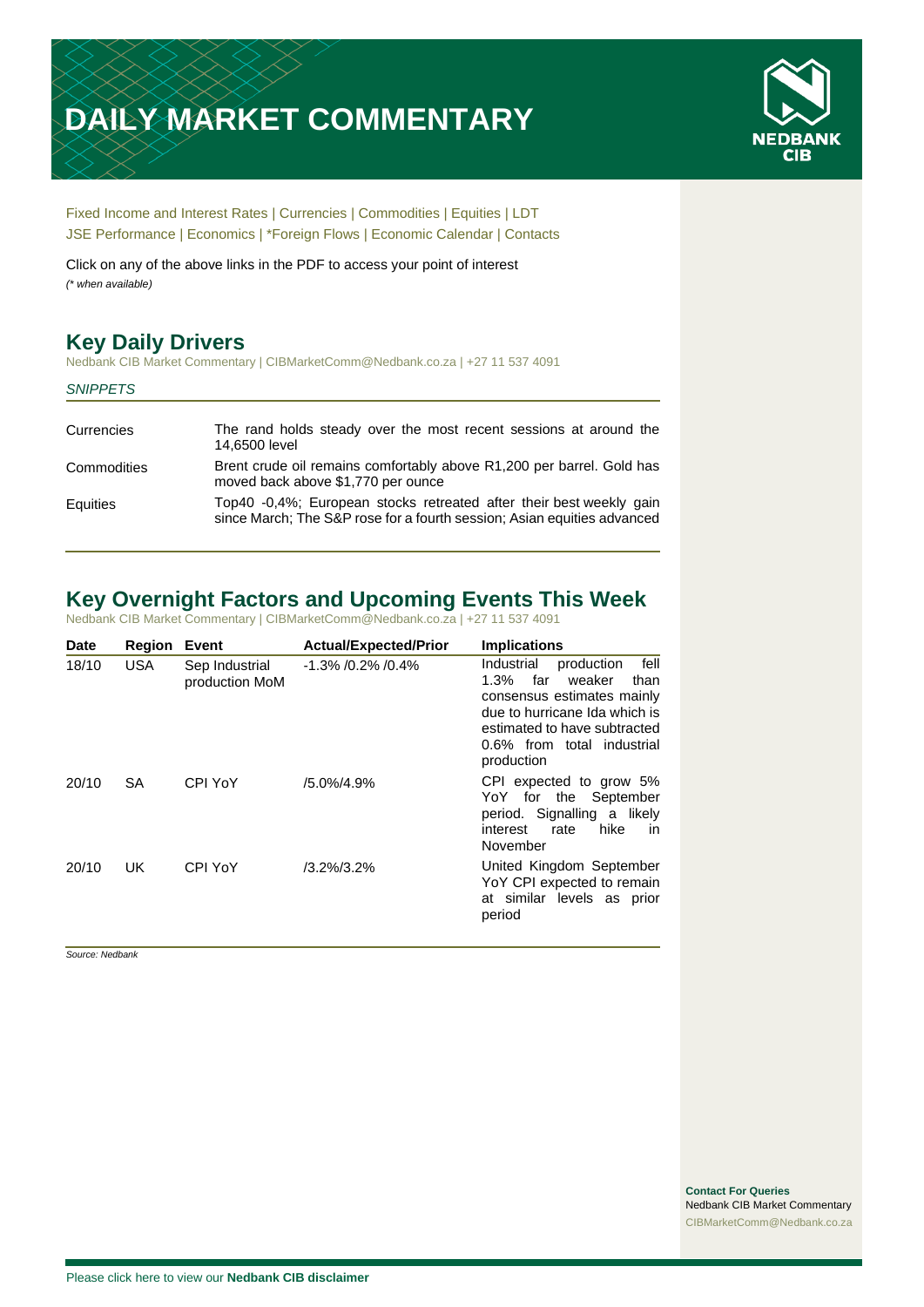## <span id="page-1-0"></span>**Fixed Income and Interest Rates**

Bond flow sales |+2711 535 4021 | Corporate Money Markets | +2711 535 4007 | Business Bank Money Markets | +2711 535 4006

| <b>Bonds</b>                  | Last price        | Δ<br>1d | Δ<br><b>MTD</b> | Δ<br><b>YTD</b> | Δ<br>12Month | <b>MTD</b> trend |
|-------------------------------|-------------------|---------|-----------------|-----------------|--------------|------------------|
|                               | %                 | bps     | bps             | bps             | bps          |                  |
| R2023-1,4 yrs                 | 5.40              | 7,35    | 26,55           | 88,45           | 109,75       | ۸                |
| R186-5,2 yrs                  | 7,98              | 13,20   | 38,30           | 131,30          | 97,00        | ۸                |
| R2030-8,3 yrs                 | 9,46              | 6,00    | 23,90           | 72,80           | 21,20        | φ                |
| R2048-26,4 yrs                | 10,79             | 2,95    | 2,05            | $-1,35$         | $-80,65$     | φ                |
| <b>US 10 vr</b>               | 1,58              | $-2,53$ | 8,84            | 66,09           | 80,59        | φ                |
| <b>UK 10 yr</b>               | 1,14              | 3,00    | 11,40           | 93,90           | 95,40        | φ                |
| German 10 yr                  | $-0,15$           | 1,90    | 5,10            | 42,10           | 47,40        | ۸                |
| Japan 10 yr                   | 0,09              | $-1,00$ | 1,40            | 6,50            | 6,00         | φ                |
|                               |                   | Δ       | Δ               | Δ               | Δ            | <b>MTD</b> trend |
| <b>Money Market</b>           | <b>Last price</b> | 1d      | <b>MTD</b>      | <b>YTD</b>      | 12Month      |                  |
|                               |                   |         |                 |                 |              |                  |
|                               | $\frac{9}{20}$    | bps     | bps             | bps             | bps          |                  |
| SA repo rate                  | 3,50              | 0,00    | 0,00            | 0,00            | 0,00         | ۰                |
| SA prime rate                 | 7,00              | 0,00    | 0,00            | 0,00            | 0,00         | ♦                |
| SA CPI (MTD = previous month) | 4,90              |         | ₹<br>30,00      | 180,00          | 180,00       | ۸                |
| SA 3m JIBAR                   | 3,68              | 0.00    | 0,80            | 4,10            | 33,30        | ۸                |
| SA 3m NCD                     | 3,68              | 0,00    | 0,00            | 5,00            | 32,50        | ٠                |
| SA 6m NCD                     | 4,33              | 2,50    | 12,50           | 45,00           | 96,25        | ۸                |
| SA 12m NCD                    | 5,18              | 5,00    | 25,00           | 110,00          | 170,00       | ۸                |
| US 3m LIBOR                   | 0,12              | 0,14    | $-0,65$         | $-11,48$        | $-9,41$      | ψ                |
| UK 3m LIBOR                   | 0,13              | $-0,06$ | 5,25            | 10,89           | 8,86         | ۸                |
| Japan 3m LIBOR                | $-0.08$           | 0,03    | $-0,55$         | $-0,22$         | 1,68         | ψ                |

| <b>FRAs and Swaps</b>            | Last price     | Δ<br>1d | Δ<br><b>MTD</b> | Δ<br><b>YTD</b> | Δ<br>12Month | <b>MTD</b> trend |
|----------------------------------|----------------|---------|-----------------|-----------------|--------------|------------------|
|                                  | %              | bps     | bps             | bps             | bps          |                  |
| 3X6 FRA                          | 4,12           | 0,00    | 21,50           | 81,00           | 102,00       | ۸                |
| 6X9 FRA                          | 4,82           | 0,00    | 4,00            | 3,00            | 4,00         | ۸                |
| 9X12 FRA                         | 5.25           | 0,00    | 50,00           | 192,50          | 215,00       | φ                |
| 18X21 FRA                        | 6,48           | 0,00    | 63,00           | 269,50          | 289,50       | φ                |
| SA 2yr Swap                      | 5,35           | 0,70    | 44,70           | 179,60          | 204,20       | ۸                |
| SA 3yr Swap                      | 5,86           | 13,50   | 44,50           | 195,00          | 210,00       | φ                |
| SA 5yr Swap                      | 6,62           | 10,50   | 40,40           | 187,00          | 177,50       | ۸                |
| SA 10yr Swap                     | 7,79           | 3,10    | 23,50           | 119,50          | 78,80        | φ                |
| SA 15yr Swap                     | 8,28           | 1,50    | 12,00           | 83,00           | 35,50        | ۸                |
|                                  |                | Δ       | Δ               | Δ               | Δ            | <b>MTD</b> trend |
|                                  |                |         |                 |                 |              |                  |
| <b>Spreads</b>                   | Last price     | 1d      | <b>MTD</b>      | <b>YTD</b>      | 12Month      |                  |
|                                  | $\frac{9}{20}$ | bps     | bps             | bps             | bps          |                  |
| 2v10v                            | $-2,44$        | $-2,40$ | 21,20           | 60,10           | 125,40       | ۸                |
| 3v10y                            | $-1,93$        | 10,40   | 21,00           | 75,50           | 131,20       | ٨                |
| R2030-R2023                      | 4,06           | $-1,35$ | $-2,65$         | $-15,65$        | $-88,55$     | ψ                |
| R2048-R2030                      | 1,33           | $-3,05$ | $-21,85$        | $-74,15$        | $-101,85$    | ψ                |
| 5y-R2030                         | $-2,84$        | 4,50    | 16,50           | 114,20          | 156,30       | φ                |
| 10y-R2030                        | $-1,67$        | $-2,90$ | $-0,40$         | 46,70           | 57,60        | ψ                |
| 15y-R2030                        | $-1,18$        | $-4,50$ | $-11,90$        | 10,20           | 14,30        | ψ                |
| SA 5yr CDS spread - basis points | 213,50         |         | 1,50            | 5,50            | $-59,50$     | ۸                |

#### **US 10-year Yield SA 10-year Yield**



*Source: Bloomberg, Nedbank Source: Bloomberg, Nedbank*

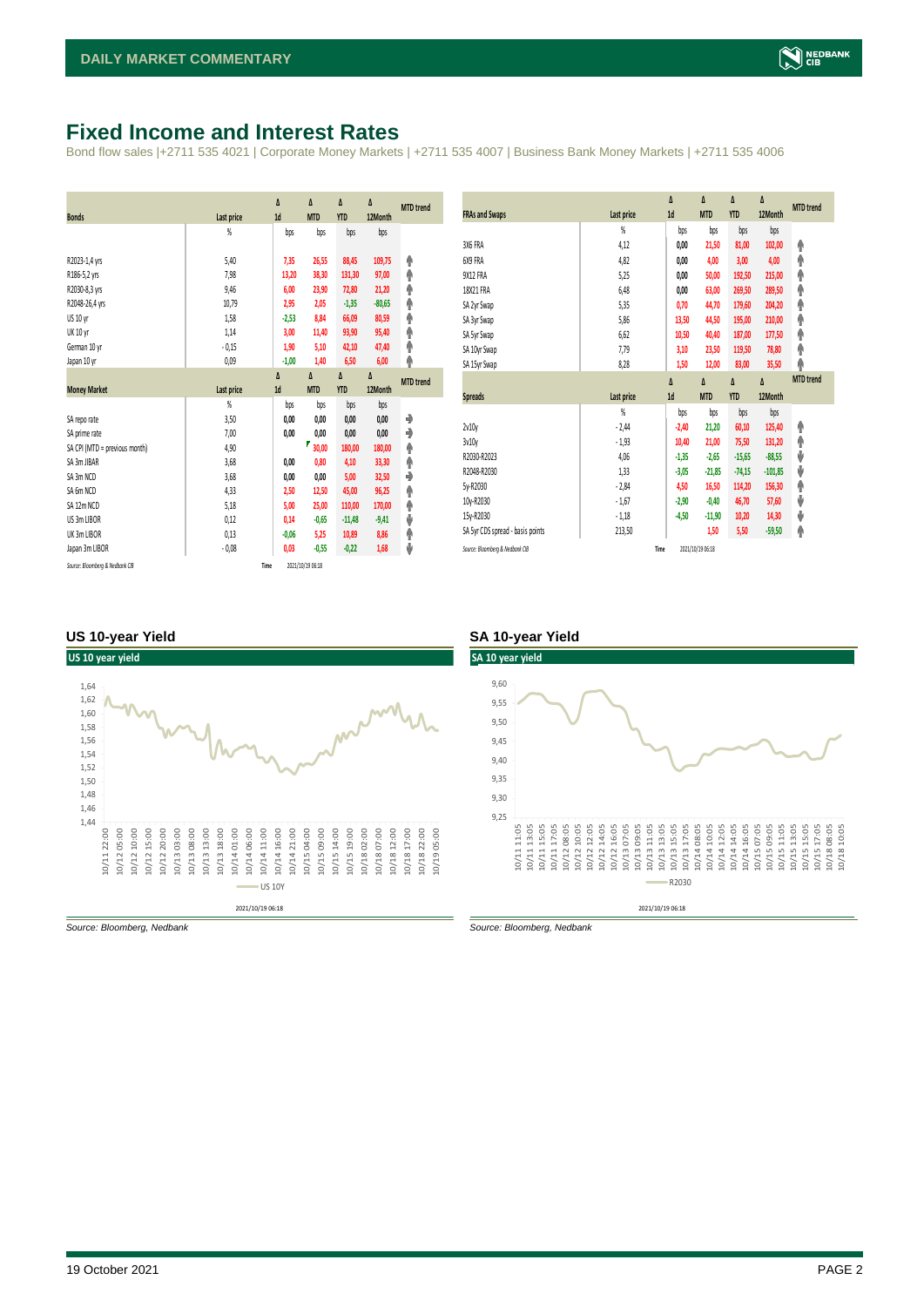

## <span id="page-2-0"></span>**Currencies**

Business Banking FX | +27 11 535 4003 | Corporate FX | +2711 535 4002 | Institutional FX | +011 535 4002

- The new week got underway with the rand trading at around the 14,6700 level. The local unit initially encountered sustained demand for the USD at the opening levels. This saw the rand trade to a high of 14,8000 during the local session, thereafter, recovering from its early losses to end the day trading at 14,6825. In the overnight session, the rand recovered to currently trade at 14,6250. The EURZAR is currently trading at 17,0315 and the GBPZAR at 20,1385.
- The international markets saw the major currency pairs trade marginally firmer against the USD, although the gains were relatively limited. The EURUSD opened at 1,1580 yesterday and is currently trading at 1,1648 this morning. The GBPUSD is currently trading at 1,3772, marginally above the highs posted yesterday. Gold is currently trading at 1 774,15 this morning, which is marginally firmer than the same time yesterday.
- Data releases scheduled for today: locally, there are no releases; from Europe, we have construction output for the zone; and from the US, we have housing starts and building permits and various ECB and FED members are scheduled to speak.
- The opening levels in the rand at around the 14,6700 level proved attractive to buyers of USD initially. However, this demand was not sustained, and by the time of the local close, the rand had recovered the day's losses to end the session unchanged.
- Possible trading range for the rand today: 14,4500 to 14,8500

| <b>Majors</b>                   | Last price | X <sub>A</sub><br>$-1d$ | X <sub>A</sub><br><b>MTD</b> | $\%$ $\Lambda$<br><b>YTD</b> | %<br>12Month | <b>MTD</b> trend | <b>USD trend</b>    |
|---------------------------------|------------|-------------------------|------------------------------|------------------------------|--------------|------------------|---------------------|
| GBPUSD                          | 1.38       | 0.31                    | 2.19                         | 0.72                         | 6,34         | ÷                | <b>USD</b> weakness |
| <b>EURUSD</b>                   | 1.17       | 0.37                    | 0.63                         | $-4,61$                      | $-0,99$      | ٨                | <b>USD</b> weakness |
| <b>LISDIPY</b>                  | 114.10     | $-0.19$                 | 2.46                         | $-9,51$                      | 7.60         | Φ                | USD strength        |
| <b>USDAUD</b>                   | 1,34       | $-0,56$                 | $-3,04$                      | 3,21                         | $-5,17$      | ٤                | USD weakness        |
|                                 |            | X <sub>A</sub>          | X <sub>A</sub>               | $% \Delta$                   | $% \Delta$   | <b>MTD</b> trend | ZAR trend           |
| <b>Rand crosses</b>             | Last price | $-1d$                   | <b>MTD</b>                   | <b>YTD</b>                   | 12Month      |                  |                     |
| <b>USDZAR</b>                   | 14.63      | $-0.36$                 | $-2,98$                      | $-0.43$                      | $-12,90$     | ÷                | ZAR strength        |
| <b>GRP7AR</b>                   | 20,15      | $-0.06$                 | $-0,79$                      | 0,29                         | $-6,16$      | ÷                | ZAR strength        |
| FUR7AR                          | 17.05      | $-0.02$                 | $-2.39$                      | $-5,29$                      | $-14,03$     | s                | ZAR strength        |
| AUDZAR                          | 10,91      | 0.22                    | 0.16                         | $-3,64$                      | $-7,01$      | ٠                | <b>7AR</b> weakness |
| ZARJPY                          | 7,80       | 0.14                    | 5.34                         | 9,85                         | 18,17        | ۸                | ZAR strength        |
|                                 |            | X <sub>A</sub>          | X <sub>A</sub>               | $%$ $\Lambda$                | %            | <b>MTD</b> trend | <b>ZAR trend</b>    |
| <b>African FX</b>               | Last price | $-1d$                   | <b>MTD</b>                   | <b>YTD</b>                   | 12Month      |                  |                     |
| ZARMWK (Malawian kwacha)        | 55,50      | $-0.06$                 | 2.62                         | 5.40                         | 17,53        | Φ                | ZAR strength        |
| ZARBWP (Botswana pula)          | 0,76       | 0.04                    | 1.73                         | 3,71                         | 9,31         | ٨                | ZAR strength        |
| ZARKES (Kenyan shilling)        | 7,56       | $-0.17$                 | 2.87                         | 1,66                         | 12.56        | Φ                | ZAR strength        |
| ZARMUR (Mauritian rupee)        | 2,92       | $-0,09$                 | 3,19                         | 7,38                         | 16,99        | ٠                | ZAR strength        |
| ZARNGN (Nigerian naira)         | 28,20      | $-0,12$                 | 2,99                         | 4,01                         | 18,28        | Φ                | ZAR strength        |
| ZARGHS (Ghanian cedi)           | 0,41       | 0.31                    | 3,16                         | 3,62                         | 15,01        | ٠                | ZAR strength        |
| ZARZMW (Zambian kwacha)         | 1,15       | 0.03                    | 3,40                         | $-24,80$                     | $-8,85$      | Φ                | ZAR strength        |
| ZARMZN (Mozambican metical)     | 4,36       | $-0,15$                 | 3,17                         | $-16,93$                     | $-1,15$      | ۸                | ZAR strength        |
|                                 |            | X <sub>A</sub>          | X <sub>A</sub>               | $%$ $\Lambda$                | %            | <b>MTD</b> trend | <b>USD trend</b>    |
| <b>Emerging Market FX</b>       | Last price | $-1d$                   | <b>MTD</b>                   | <b>YTD</b>                   | 12Month      |                  |                     |
| <b>USDBRL (Brazilian Real)</b>  | 5,51       | 0.92                    | 1,26                         | 5,69                         | $-1,78$      | ٠                | USD strength        |
| <b>USDTRY (Turkish Lira)</b>    | 9,37       | 0.34                    | 5.05                         | 20,56                        | 15,83        | ٨                | USD strength        |
| USDMXN (Mexican Peso)           | 20,37      | $-0.22$                 | $-1,35$                      | 2,22                         | $-4,08$      | ٤                | <b>USD</b> weakness |
| <b>USDINR (Indian Rupee)</b>    | 75,35      | 0.12                    | 1.47                         | 3,03                         | 2,63         | Φ                | USD strength        |
| <b>USDRUB (Russian Ruble)</b>   | 71,30      | 0.38                    | $-2.03$                      | $-4,36$                      | $-8,92$      | ı                | USD weakness        |
| Source: Bloomberg & Nedbank CIB | Time       |                         | 2021/10/19 06:18             |                              |              |                  |                     |

*\*Please note that the sign on the % change reflects the change on the headline number. The narrative indicates the trend direction over the month. For trade in any of these currencies, contact our FX dealing desks*



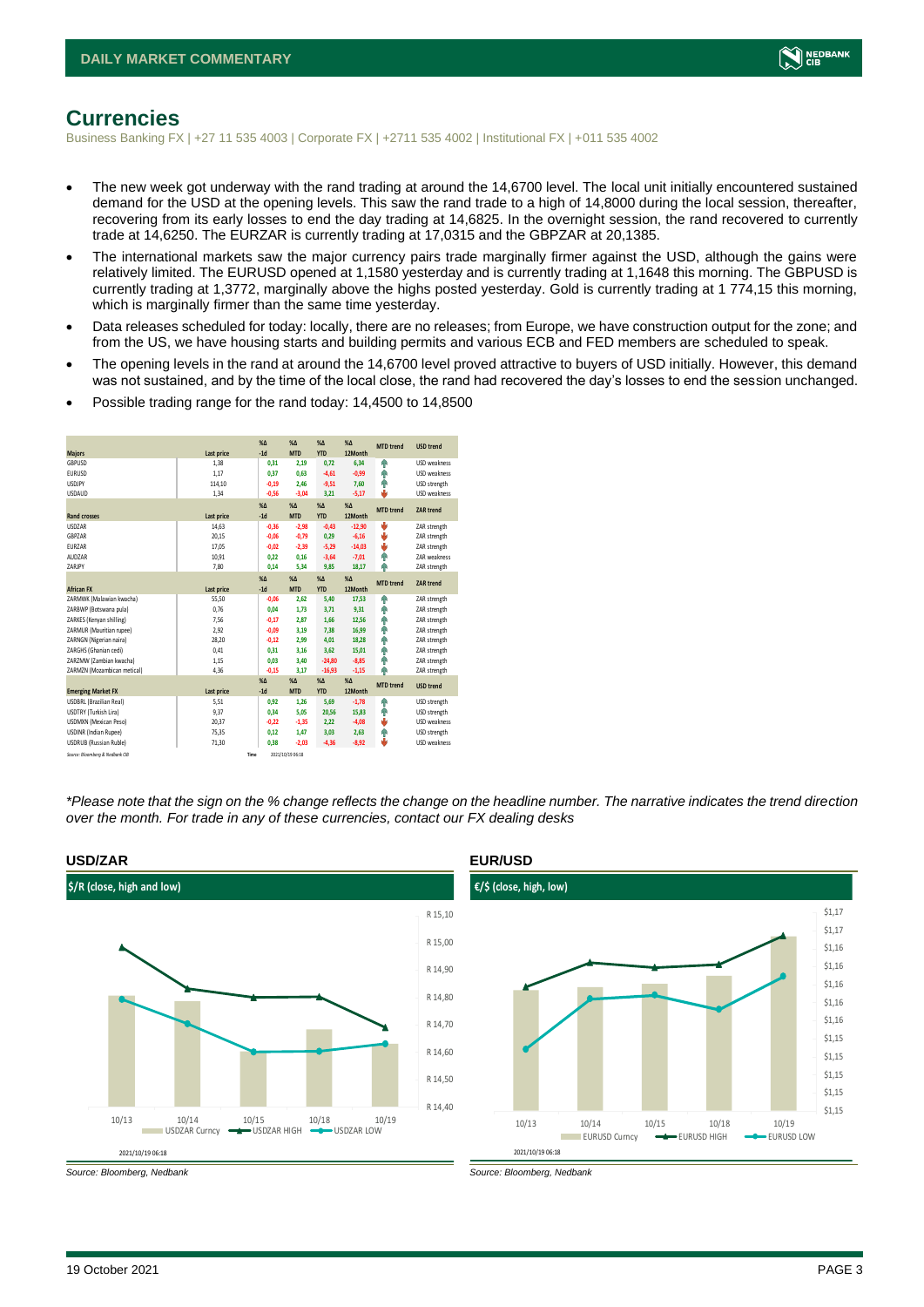## <span id="page-3-0"></span>**Commodities**

Nedbank CIB Market Commentary | CIBMarketComm@Nedbank.co.za | +27 11 537 4091| +27 11 535 4038

• Commodity section: Commodity prices are generally better bid in early trade. Benchmark crude oil prices are, however, little changed with Brent crude oil marking at \$84.25 per barrel. Despite ZAR strength, Brent crude oil remains comfortably above R1,200 per barrel. Gold has moved back above \$1,770 per ounce while PGM's are also stronger with platinum nearing \$1,050 per ounce while palladium has bounced back to trade a touch above \$2,030 per ounce.

| <b>Commodities</b>              | Last price | $%$ $\Delta$<br>$-1d$ | $\%$ $\Delta$<br><b>MTD</b> | $% \Delta$<br><b>YTD</b> | $\%$ $\Delta$<br>12Month | <b>MTD</b> trend |
|---------------------------------|------------|-----------------------|-----------------------------|--------------------------|--------------------------|------------------|
| Brent near future (\$)          | 84.29      | $-0,05$               | 7,35                        | 62,72                    | 97,77                    | Ĥ                |
| WTI crude (\$)                  | 82,47      | 0,04                  | 9,92                        | 69,97                    | 101,98                   | Ĥ                |
| Gold spot (\$)                  | 1775,62    | 0,61                  | 1,06                        | $-6,47$                  | $-6,75$                  | Ŧ                |
| Platinum spot (\$)              | 1052,79    | 1,30                  | 8,82                        | $-1,80$                  | 22,40                    | Ŵ                |
| SA white maize spot (R)         | 3 200,00   | $-0,12$               | $-3,93$                     | $-3,53$                  | $-13,07$                 | ۳                |
| Source: Bloomberg & Nedbank CIB |            | Time                  | 2021/10/19 06:18            |                          |                          |                  |



*Source: Bloomberg, Nedbank*





*Source: Bloomberg, Nedbank Source: Bloomberg, Nedbank*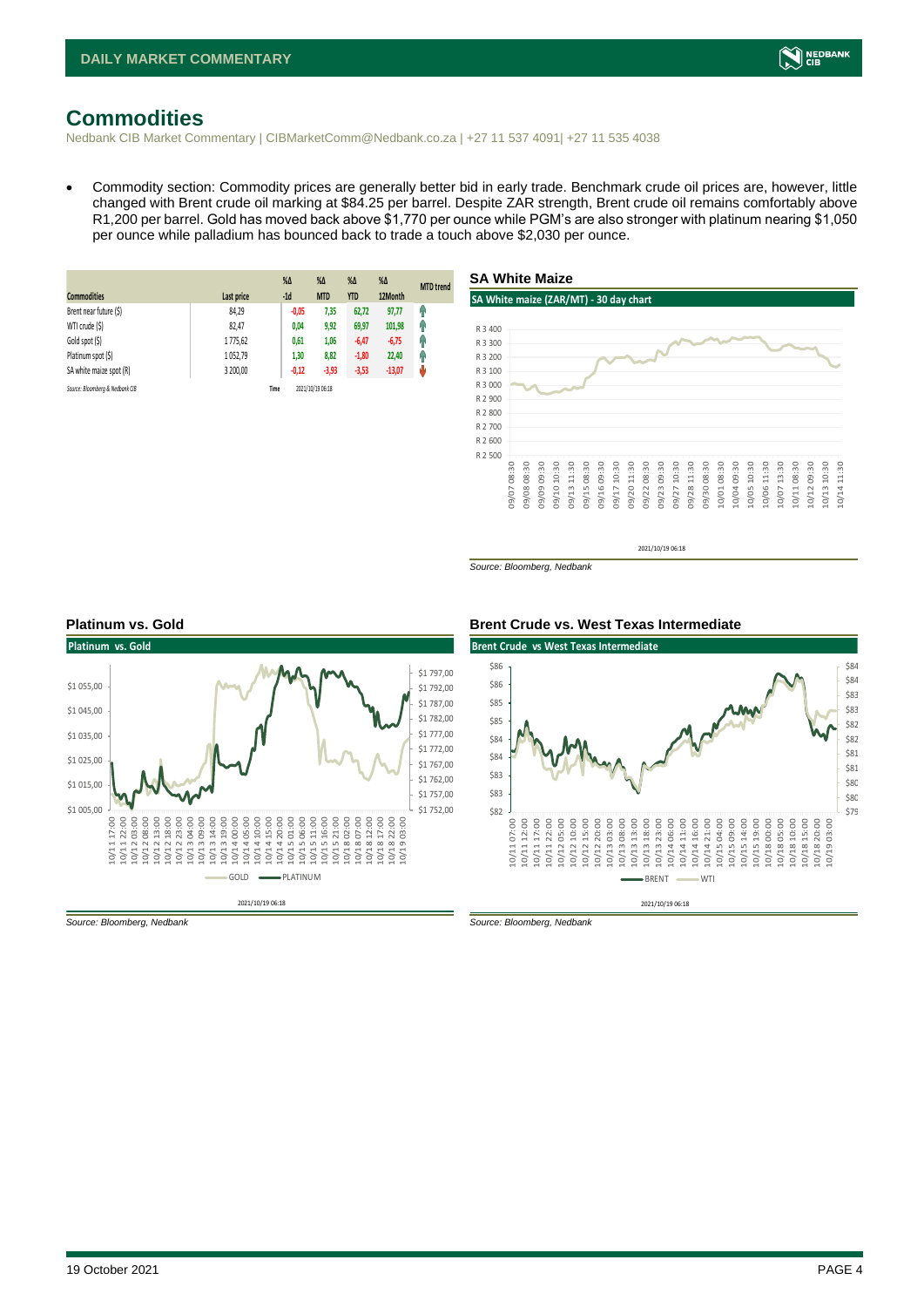## <span id="page-4-0"></span>**Equities**

Cash equities | +2711 535 4030/31

### **South Africa**

• Top40 -0,4%; it was a relatively quiet start to the week with overall trade focussed on only a handful of names. Inflation concerns remain the focal point, especially with energy prices where they were trading. Resources took a bit of a breather and drifted lower post last week's sharp rally. Banks (+0,8%) snapped a three-day losing streak, led higher by NED (+2,3%) and INP (+1,6%). Both retailers and industrials ended only slightly lower. On the news front, a trading update from DCP (+0,5%) read bang in line with FY estimates.

### **UK/Europe**

• European stocks retreated after their best weekly gain since March, with luxury goods shares under pressure after China signalled plans for property tax legislation and economic data disappointed. The Stoxx 600 slid 0,5% by the close in London, as luxury stocks, such as LVMH and Kering SA, echoed their drop in August, which was driven by nervousness over China's intent to reduce its wealth disparity. The mood was also subdued by data showing economic growth slowed in the country, fuelling fears about further setbacks in the recovery. All European equity sectors traded lower, with automakers and travel falling the most.

#### **USA**

• The S&P rose for a fourth session, building on its best week since July, as inflation worries eased with crude oil fading from its multi-year highs. The benchmark, which is at its highest level in more than a month, rose 0,3%. Of the 11 major industry groups, 7 rose, with consumer discretionary and tech leading to the upside, while utilities and healthcare were the worst performers. The tech-heavy Nasdaq rose by 1%, trading at its highest level in more than three weeks. Meanwhile, the bluechip Dow fell by 0,1%. Inflation concerns waned as oil retreated from the multi-year highs it hit earlier in the session. US industrial data showed signs of weakness on Monday, which weighed on energy prices, helping offset an ongoing shortage of natural gas that has been pushing prices higher.

#### **Asia**

• Asian equities advanced, supported by a rebound in technology shares listed in Hong Kong and elsewhere in the region amid better-than-expected earnings and lower valuations. The MSCI Asia Pacific Index climbed 0,7%, as TSMC and Alibaba provided some of the biggest boosts. The Hang Seng Tech Index rose to its highest since 17 September, as Chinese authorities are said to be considering opening up access for content on Tencent and ByteDance platforms to search engines, such as Baidu.

|                                 |               | $\%$ $\Delta$    | $\%$ $\Delta$    | $\%$ $\Delta$ | $\%$ $\Delta$ | 2020        | <b>MTD</b> trend |
|---------------------------------|---------------|------------------|------------------|---------------|---------------|-------------|------------------|
| <b>Developed Markets</b>        | Last price    | $-1d$            | <b>MTD</b>       | <b>YTD</b>    | 12Month       | Performance |                  |
| Dow Jones                       | 35 258,61     | $-0,10$          | 4,18             | 15,20         | 25,05         | 22,34       | ۸                |
| Nasdao                          | 15 021,81     | 0.84             | 3.97             | 16,55         | 30,86         | 35,23       | ۸                |
| S&P 500                         | 4486.46       | 0.34             | 4.15             | 19,45         | 30,92         | 28,88       | ۸                |
| DJ Eurostoxx 50                 | 4 1 5 1.40    | $-0.75$          | 2.55             | 16,85         | 28,03         | 25,12       | ٨                |
| DAX                             | 15 474,47     | $-0.72$          | 1,40             | 12,80         | 20,38         | 25,22       | ٨                |
| CAC                             | 6 673.10      | $-0.81$          | 2.35             | 20,21         | 35.01         | 26.46       | ۸                |
| FTSE                            | 7 203.83      | $-0.42$          | 1.66             | 11,51         | 22.42         | 12.00       | ۸                |
| ASX200                          | 7397,20       | 0.22             | 0.89             | 12,30         | 18,75         | 13,38       | ۸                |
| Nikkei 225                      | 29 261.51     | 0.81             | $-0.65$          | 6,62          | 23.62         | 20,93       | V                |
| MSCI World                      | 3 1 1 4, 0 1  | 0,15             | 3,57             | 15,76         | 28.79         | 25,19       | φ                |
|                                 |               | $\%$ $\Delta$    | 7<br>Ул          | $\%$ $\Delta$ | ,<br>%Δ       | 2020        | <b>MTD</b> trend |
| <b>Emerging Markets</b>         | Last price    | $-1d$            | <b>MTD</b>       | <b>YTD</b>    | 12Month       | Performance |                  |
| Hang Seng                       | 25 708,52     | 1,18             | 4,61             | $-5,59$       | 4.75          | 9,07        | ۸                |
| Shanghai                        | 3593,23       | 0.70             | 0.70             | 3,46          | 8,47          | 23,72       | ۸                |
| Brazil Bovespa                  | 114 428,20    | $-0.19$          | 3.11             | $-3,86$       | 15,99         | 27,07       | ł                |
| India - NSE                     | 62 140.91     | 0.61             | 5.10             | 30,13         | 53,69         | 14,38       | ۸                |
| Russia Micex                    | 4 2 4 8 . 3 3 | $-0.32$          | 3.53             | 29,17         | 52.04         | 28.21       | ۸                |
| <b>MSCI Emerging</b>            | 1283.02       | $-0.05$          | 2.39             | $-0.64$       | 13.82         | 15,38       | ۸                |
|                                 |               | $\sqrt{\Lambda}$ | 7<br>%Л          | $\frac{1}{2}$ | .<br>%Δ       | 2020        | <b>MTD</b> trend |
| <b>SA Indices</b>               | Last price    | $-1d$            | <b>MTD</b>       | <b>YTD</b>    | 12Month       | Performance |                  |
| <b>ISE All Share</b>            | 66 792,10     | $-0.35$          | 3,91             | 12,43         | 21,09         | 8,24        | ۸                |
| Top 40                          | 60 220,45     | $-0.45$          | 4.07             | 10,74         | 18,68         | 8.75        | ٨                |
| Resi 10                         | 63 625.75     | $-1,12$          | 9.54             | 10,51         | 17,54         | 20.01       | ۸                |
| Indi 25                         | 84 496.02     | $-0,38$          | 3.08             | 8,47          | 13,02         | 8,82        | ۸                |
| Fini 15                         | 14 072,55     | 0,80             | $-3, 77$         | 16,69         | 41,04         | $-4,30$     | J                |
| Source: Bloomberg & Nedbonk CIB |               | Time             | 2021/10/19 06:18 |               |               |             |                  |







NEDBANK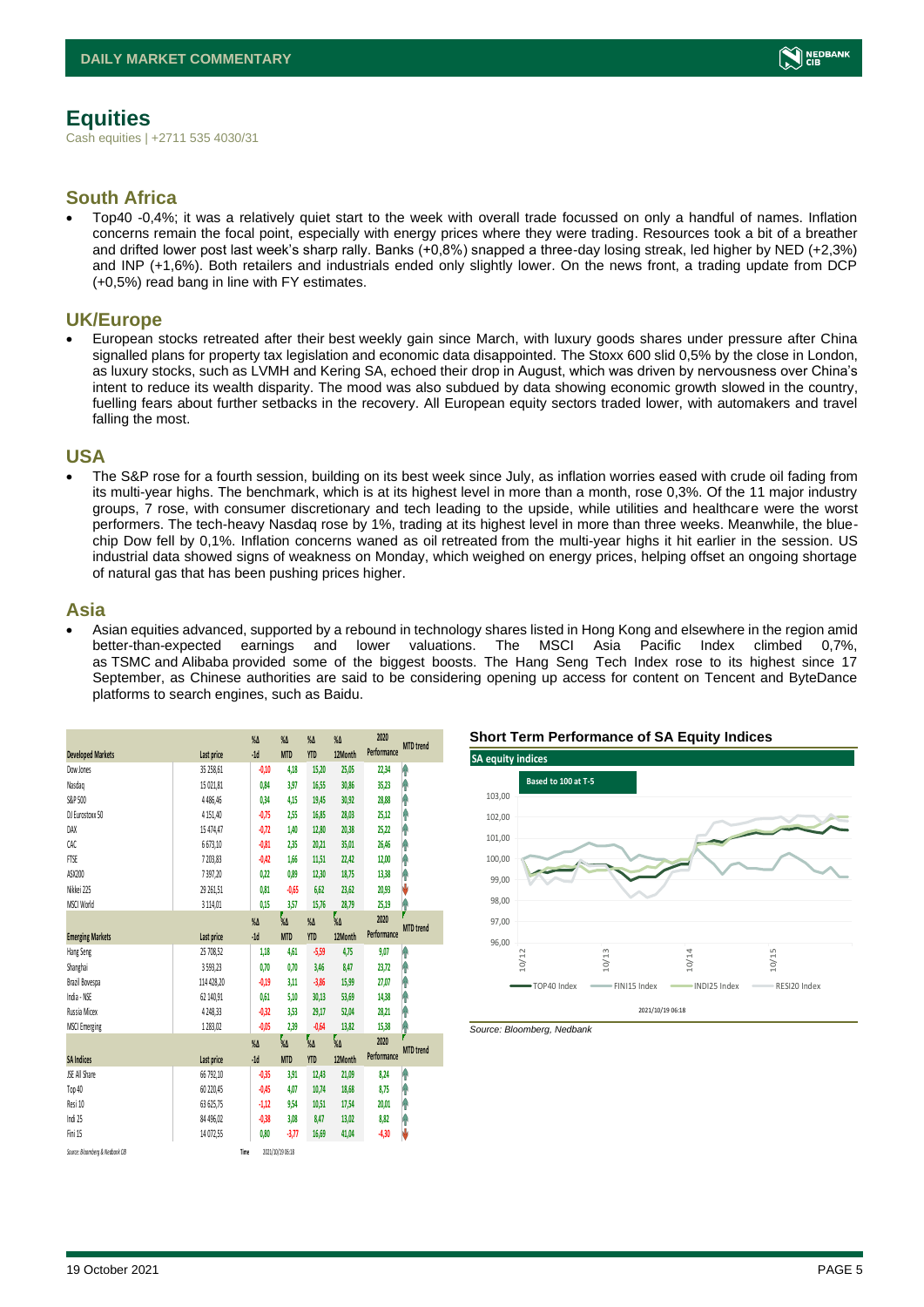

## <span id="page-5-0"></span>**Last Day To Trade**

Susan Correia | Scorreia@Nedbankcapital.co.za | +27 11 295 8227

| <b>SHARE CODE</b>      | <b>SHARE NAME</b>              | <b>DIVIDEND / INTEREST RATE</b> |
|------------------------|--------------------------------|---------------------------------|
| <b>19 October 2021</b> |                                |                                 |
| <b>AHL</b>             | AH-Vest Ltd                    | dividend @ 1cps                 |
| AVI                    | <b>AVI Ltd</b>                 | dividend @ 275cps               |
| <b>BCF</b>             | <b>Bowler Metcalf Ltd</b>      | dividend @ 32cps                |
| <b>BID</b>             | <b>BID Corporation Ltd</b>     | dividend @ 400cps               |
| <b>CPI</b>             | Capitec Bank Holdings Ltd      | dividend @ 1200cps              |
| <b>GRT</b>             | Growthpoint Properties Ltd     | dividend @ 60cps                |
| <b>HET</b>             | Heriot REIT Ltd                | dividend @ 46.880cps            |
| RMI                    | Rand Merchant Inv Holdings Ltd | dividend @ 22.50cps             |
| SAC                    | SA Corp Real Estate Ltd        | dividend @ 10.273680cps         |
| SCD                    | Schroder Eur REIT Plc          | dividend $@32.0790cps$          |
| <b>SHFF</b>            | Steinhoff Inv Holdings Pref    | dividend @ 286.376710cps        |
| SPG                    | Super Group Ltd                | dividend @ 47cps                |
| <b>TLM</b>             | <b>Telemaster Holdings Ltd</b> | dividend @ 1.6cps               |
| ZCL                    | Zarclear Holdings Ltd          | Repurchase offer @ 460cps       |

*Source: JSE*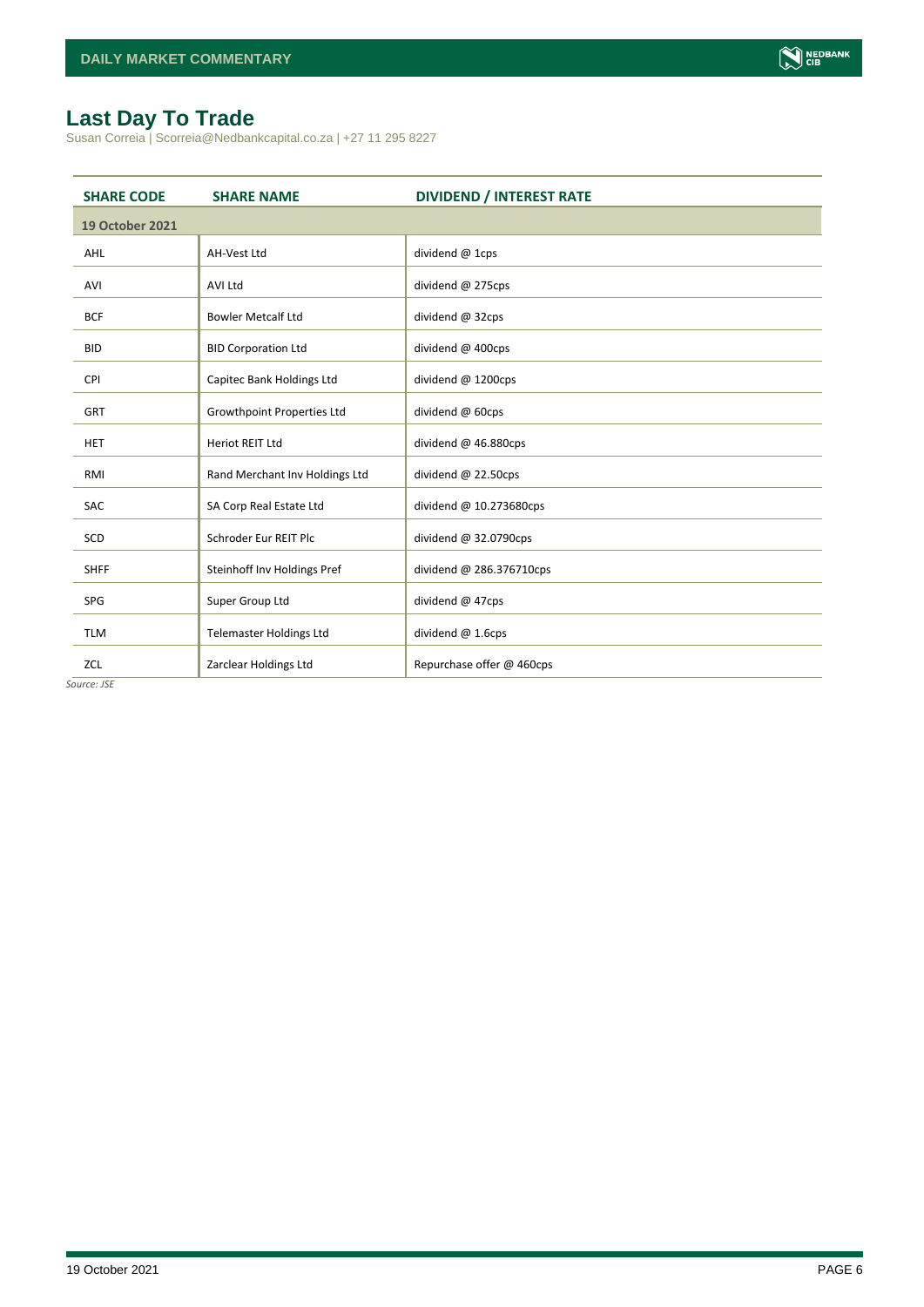## <span id="page-6-0"></span>**JSE Performance**

Nedbank CIB Market Commentary | CIBMarketComm@Nedbank.co.za | +27 11 537 4091

|                                    |            | $\%$ $\Delta$ | %Δ         | %Δ         | %Δ       | 2020        | <b>MTD</b> trend |
|------------------------------------|------------|---------------|------------|------------|----------|-------------|------------------|
| <b>Top40 constituents</b>          | Last price | $-1d$         | <b>MTD</b> | <b>YTD</b> | 12Month  | Performance |                  |
| ABG: Absa Group Ltd                | 145,25     | 1,79          | $-4,86$    | 21,18      | 58,76    | $-19,72$    | V                |
| AGL: Anglo American Plc            | 570,87     | $-3,18$       | 7,13       | 20,37      | 37,81    | 21,60       | φ                |
| AMS: Anglo American Platinum Ltd   | 1589,41    | $-2,27$       | 21,85      | 17,20      | 23,01    | 10,39       | φ                |
| ANG: Anglogold Ashanti Ltd         | 273,45     | $-0,78$       | 15,03      | $-20,17$   | $-38,31$ | 8,22        | φ                |
| APN : Aspen Pharmacare Holdings Lt | 243,01     | $-2,02$       | $-10,31$   | 93,83      | 122,03   | 5,16        | V                |
| BHP: Bhp Group Plc                 | 401,50     | $-0,28$       | 5,33       | 3,20       | 15,04    | 17,98       | φ                |
| BID: Bid Corp Ltd                  | 326,48     | 0,38          | 1,20       | 24,12      | 41,30    | $-20,34$    | φ                |
| BTI: British American Tobacco Plc  | 521,00     | $-0,36$       | $-1,74$    | $-4,48$    | $-6,63$  | $-8,69$     | V                |
| BVT: Bidvest Group Ltd             | 190,81     | 0,96          | $-2,65$    | 21,52      | 43,78    | $-23,32$    | V                |
| CFR : Financiere Richemont-Dep Rec | 173,26     | $-0,88$       | 11,39      | 32,16      | 53,56    | 19,69       | φ                |
| CLS : Clicks Group Ltd             | 279,83     | $-0,42$       | 0,77       | 10,75      | 26,84    | $-1,53$     | φ                |
| CPI : Capitec Bank Holdings Ltd    | 1701,51    | 1,23          | $-6,46$    | 18,77      | 55,03    | $-0,94$     | ψ                |
| DSY: Discovery Ltd                 | 135,87     | 0,44          | $-0,74$    | $-11,51$   | 10,87    | 27,28       | V                |
| EXX : Exxaro Resources Ltd         | 172,90     | $-2,33$       | 7,37       | 28,73      | 37,55    | 5,92        | φ                |
| FSR: Firstrand Ltd                 | 59,10      | $-0,35$       | $-8,39$    | 15,79      | 49,54    | $-18,73$    | ψ                |
| GFI: Gold Fields Ltd               | 137,14     | $-0,07$       | 11,24      | $-0,31$    | $-32,50$ | 43,50       | φ                |
| GLN : Glencore Plc                 | 79,13      | 1,15          | 11,20      | 75,37      | 131,01   | 7,95        | φ                |
| GRT : Growthpoint Properties Ltd   | 13,94      | 0,43          | $-2,52$    | 10,90      | 21,32    | $-43,15$    | V                |
| IMP : Impala Platinum Holdings Ltd | 222,00     | 0,25          | 29,32      | 9,96       | 30,59    | 40,68       | φ                |
| INL: Investec Ltd                  | 68,15      | 1,49          | 4,13       | 86,00      | 108,22   | $-37,83$    | φ                |
| INP: Invested Plc                  | 67,96      | 1,63          | 5,10       | 80,50      | 109,17   | $-42,72$    | Λ                |
| MCG: Multichoice Group Ltd         | 123,15     | 1,96          | 7,87       | $-8,10$    | $-0,54$  | 0,00        | φ                |
| MNP: Mondi Plc                     | 358,46     | $-0,37$       | $-3,17$    | 4,47       | 4,80     | 5,16        | ψ                |
| MRP : Mr Price Group Ltd           | 205,82     | $-0,45$       | 2,29       | 20,61      | 57,13    | $-6,49$     | φ                |
| MTN: Mtn Group Ltd                 | 140,00     | 0,06          | $-0,96$    | 132,60     | 153,44   | $-27,03$    | ψ                |
| NED : Nedbank Group Ltd            | 178,92     | 2,32          | 2,20       | 38,18      | 78,92    | $-39,58$    | φ                |
| NPH : Northam Platinum Holdings Lt | 227,00     | 0,00          | 26,59      | 8,34       | 21,86    | 69,50       | φ                |
| NPN : Naspers Ltd-N Shs            | 2 5 5 1,00 | $-0,74$       | 2,34       | $-15,51$   | $-17,97$ | 31,80       | φ                |
| NRP : Nepi Rockcastle Plc          | 102,25     | 0,83          | $-2,19$    | 9,36       | 53,44    | $-21,25$    | V                |
| OMU: Old Mutual Ltd                | 15,94      | 1,53          | $-3,80$    | 34,06      | 54,61    | $-39,52$    | ψ                |
| PRX: Prosus Nv                     | 1 256,00   | 0,23          | 4,58       | $-21,80$   | $-21,98$ | 52,39       | φ                |
| REM : Remgro Ltd                   | 137,17     | $-0,70$       | 0,97       | 42,59      | 48,24    | $-32,51$    | f                |
| RNI : Reinet Investments Sca       | 285,41     | $-0,38$       | 0,81       | 3,56       | 4,59     | $-0,68$     | φ                |
| SBK: Standard Bank Group Ltd       | 138,00     | 1,10          | $-3,62$    | 8,59       | 24,98    | $-24,50$    | ψ                |
| SHP: Shoprite Holdings Ltd         | 182,65     | 0,01          | 2,18       | 30,46      | 33,57    | 11,18       | φ                |
| SLM : Sanlam Ltd                   | 61,63      | 2,12          | $-3,58$    | 4,90       | 23,26    | $-25,73$    | ψ                |
| SOL: Sasol Ltd                     | 278,85     | 1,28          | $-2,31$    | 108,21     | 163,07   | $-55,87$    | ψ                |
| SPP: Spar Group Limited/The        | 193,68     | 0,83          | $-1,39$    | 2,18       | 7,64     | $-4,04$     | ψ                |
| SSW : Sibanye Stillwater Ltd       | 55,32      | $-1,91$       | 18,92      | $-7,80$    | 9,67     | 67,18       | φ                |
| VOD: Vodacom Group Ltd             | 138,71     | $-0,12$       | $-3,70$    | 11,51      | 13,16    | 7,88        | V                |
| WHL: Woolworths Holdings Ltd       | 56,62      | 0,21          | $-4,13$    | 43,20      | 60,40    | $-18,64$    | V                |
|                                    |            |               |            |            |          |             |                  |

 $Source: Bloomberg & Nedbank *CB*$ 

Time 2021/10/19 06:18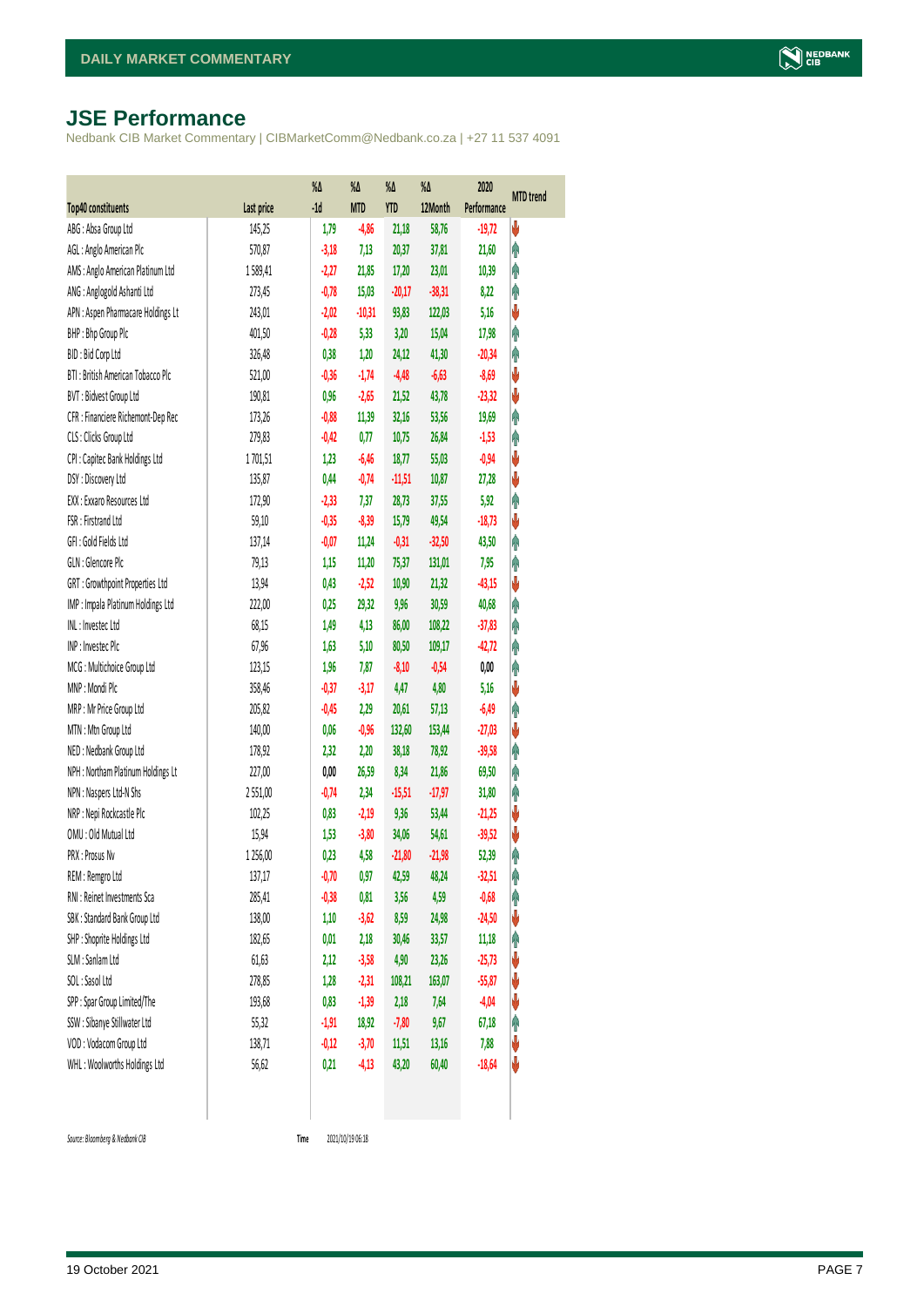## <span id="page-7-0"></span>**Foreign Flows**

Nedbank CIB Market Commentary | CIBMarketComm@Nedbank.co.za | +27 11 537 4091

| Foreign flows (bn)                  | Week to 15 Oct 2021 | <b>Month to 15 Oct 2021</b> | Year to 15 Oct 2021 |
|-------------------------------------|---------------------|-----------------------------|---------------------|
| Foreign flows into SA equity market | $-R$ 6.131          | $-R 5.150$                  | -R 104.807          |
| Foreign flows into SA bond market   | -R 8.051            | -R 13.765                   | -R 118.735          |
| Total foreign flows                 | -R 14.182           | -R 18.915                   | -R 223.542          |
| Source : Bloomberg                  | 2021/10/19 06:18    |                             |                     |



### **Foreign Equity Flows: 5 Day History Foreign Bond Flows: 5 Day History**

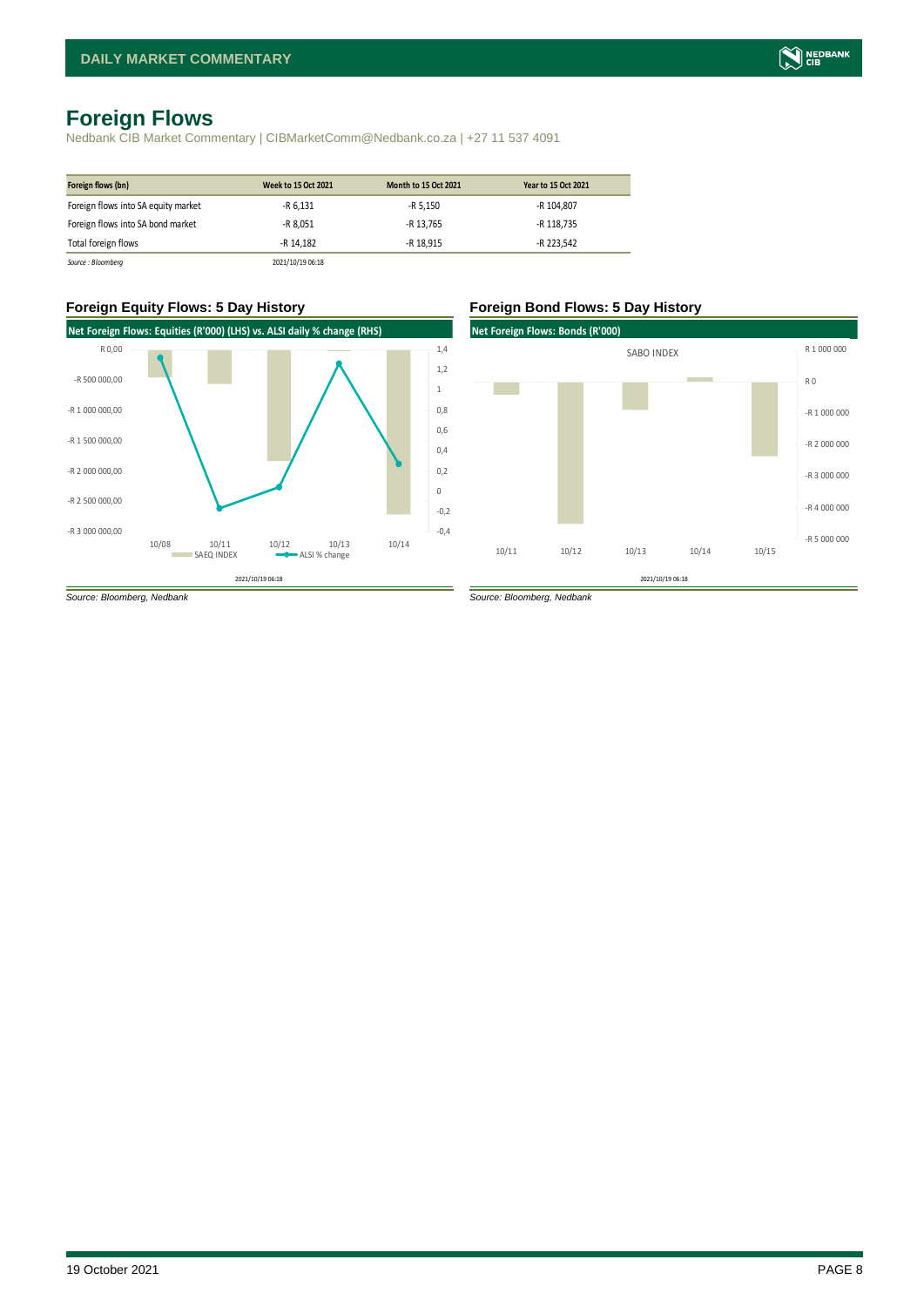## <span id="page-8-0"></span>**Economic Calendar**

Nedbank CIB Market Commentary | CIBMarketComm@Nedbank.co.za | +27 11 537 4091

|                          | Country       | Event                             | Period           | Survey      | Actual                   | Prior           | Revised    |
|--------------------------|---------------|-----------------------------------|------------------|-------------|--------------------------|-----------------|------------|
| 18-October               |               |                                   |                  |             |                          |                 |            |
| 04:00 AM                 | CH            | Industrial Production YoY         | SEP              | 3,80%       | 3,10%                    | 5,30%           |            |
| 04:00 AM                 | CH            | Retail Sales YoY                  | <b>SEP</b>       | 3,50%       | 4,40%                    | 2,50%           |            |
| 04:00 AM                 | CH            | GDP SA QoQ                        | 3Q               | 0,35%       | 0,20%                    | 1,30%           |            |
| 04:00 AM                 | CH            | GDP YoY                           | 3Q               | 5,00%       | 4,90%                    | 7,90%           |            |
| 03:15 PM                 | US            | Industrial Production MoM         | <b>SEP</b>       | 0,10%       | $-1,29%$                 | 0,40%           | $-0,10%$   |
| 03:15 PM                 | US            | Manufacturing (SIC) Production    | <b>SEP</b>       | 0,10%       | $-0,70%$                 | 0,20%           | $-0,40%$   |
| 03:15 PM                 | US            | Capacity Utilization              | SEP              | 76,40%      | 75,21%                   | 76,40%          | 76,20%     |
| 10:00 PM                 | US            | Net Long-term TIC Flows           | AUG              | USD 0,0b    | USD 79,3b                | <b>USD 2,0b</b> |            |
| 10:00 PM                 | US            | Total Net TIC Flows               | AUG              | USD 0,0b    | USD 91,0b                | USD 126,0b      | USD 164,1b |
| 19-October               |               |                                   |                  |             |                          |                 |            |
| 02:30 PM                 | US            | <b>Building Permits MoM</b>       | SEP              | $-2,38%$    |                          | 6,00%           |            |
| 02:30 PM                 | US            | Housing Starts MoM                | <b>SEP</b>       | $-0,16%$    |                          | 3,90%           |            |
| 02:30 PM                 | US            | <b>Building Permits</b>           | <b>SEP</b>       | 1680k       |                          | 1728k           |            |
| 02:30 PM                 | US            | <b>Housing Starts</b>             | <b>SEP</b>       | 1613k       |                          | 1615k           |            |
| 20-October               |               |                                   |                  |             |                          |                 |            |
| 01:50 AM                 | JN            | Imports YoY                       | <b>SEP</b>       | 34,60%      | $\overline{\phantom{a}}$ | 44,70%          |            |
| 01:50 AM                 | JN            | Trade Balance Adjusted            | <b>SEP</b>       | JPY -586,4b | $\overline{\phantom{a}}$ | JPY -271,8b     |            |
| 01:50 AM                 | JN            | Exports YoY                       | <b>SEP</b>       | 10,45%      | $\overline{\phantom{a}}$ | 26,20%          |            |
| 08:00 AM                 | GE            | PPI YoY                           | SEP              | 12,80%      |                          | 12,00%          |            |
| 08:00 AM                 | UK            | CPI YoY                           | <b>SEP</b>       | 3,20%       |                          | 3,20%           |            |
| 10:00 AM                 | SA            | CPI YoY                           | <b>SEP</b>       | 5,00%       |                          | 4,90%           |            |
| 10:00 AM                 | EC            | <b>ECB Current Account SA</b>     | AUG              |             |                          | EUR 21,6b       |            |
| 11:00 AM                 | EC            | CPI Core YoY                      | SEP <sub>F</sub> | 1,90%       |                          | 1,90%           |            |
| 11:00 AM                 | $\mathsf{EC}$ | CPI YoY                           | SEP <sub>F</sub> | 3,40%       |                          | 3,40%           |            |
| 21-October               |               |                                   |                  |             |                          |                 |            |
| 08:00 AM                 | UK            | PSNB ex Banking Groups            | SEP              | GBP 22,5b   | $\overline{\phantom{a}}$ | GBP 20,0b       |            |
| 11:00 AM                 | EC            | Govt Debt/GDP Ratio               | Γ<br>2020        |             |                          | 98,00%          |            |
| 02:30 PM                 | US            | Philadelphia Fed Business Outlook | <b>OCT</b>       | 25,0        |                          | 30,7            |            |
| 04:00 PM                 | EC            | Consumer Confidence               | OCT A            | $-5,00$     |                          | $-4,00$         |            |
| 04:00 PM                 | US            | Leading Index                     | <b>SEP</b>       | 0,40%       |                          | 0,90%           |            |
| 04:00 PM                 | US            | <b>Existing Home Sales</b>        | <b>SEP</b>       | 6,09m       |                          | 5,88m           |            |
| 04:00 PM                 | US            | Existing Home Sales MoM           | SEP              | 3,55%       |                          | $-2,00\%$       |            |
|                          |               |                                   |                  |             |                          |                 |            |
| <b>Source: Bloomberg</b> |               | 2021/10/19 06:16                  |                  |             |                          |                 |            |